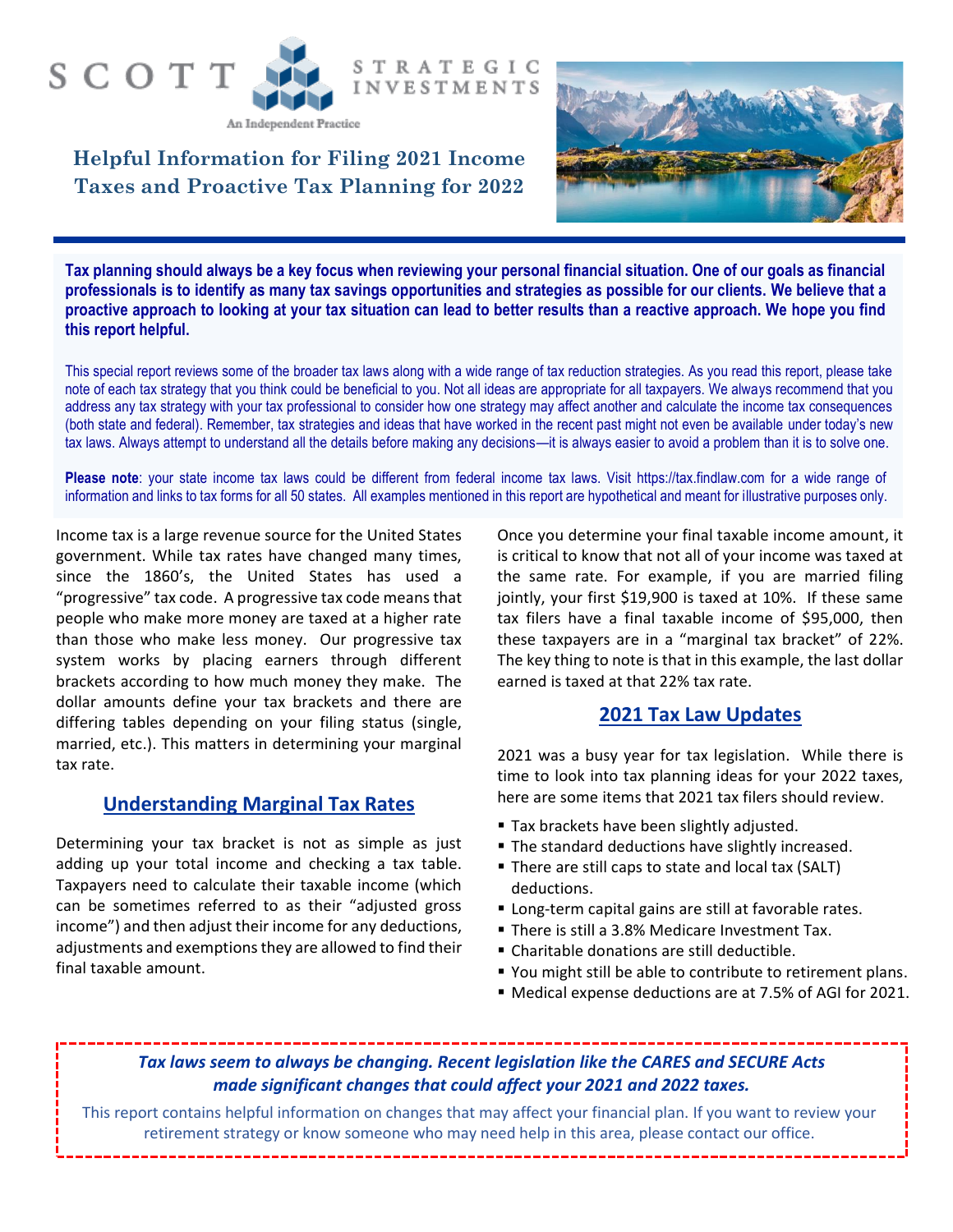#### **2021 Tax Tables and Tax Rates**

There are still seven federal income tax brackets for 2021. The lowest of the seven tax rates is 10% and the top tax rate is still 37%. The income that falls into each is scheduled to be adjusted in 2022 for inflation. For 2021, use the chart in this report to see what bracket your final income falls into.

*TAX TIP: If you are not sure how best to file, ask your tax preparer or review IRS [Publication 17,](https://www.irs.gov/uac/About-Publication-17) Your Federal Income Tax, which is a complete tax resource*. It contains helpful information such as whether you need to file a tax return and how to choose your filing status.

#### **2021 Standard Deduction Amounts**

Most taxpayers claim the standard deduction. For 2021, the standard deduction has slightly increased. The amounts are now \$12,550 for single filers and \$25,100 for those filing jointly (\$18,800 for head of household filers). If you are filing as a married couple, an additional \$1,350 is added to the standard deduction for each person [age 65](https://money.usnews.com/money/retirement/social-security/articles/the-social-security-retirement-age-increases-to-66-5-in-2019)  [and older.](https://money.usnews.com/money/retirement/social-security/articles/the-social-security-retirement-age-increases-to-66-5-in-2019) If you are single and age 65 or older, an additional deduction of \$1,700 can be made.

#### **Recovery Rebates**

To help counteract the financial impact of the Coronavirus pandemic on Americans, the U.S. government issued three Economic Impact Payments. Most eligible individuals have received these stimulus payments and will not be eligible to claim a Recovery Rebate Credit. However, for individuals eligible to

receive these stimulus payments and who have not received all three, or got less than the full amount, these individuals may be able to claim a Recovery Rebate Credits on their 2021 tax return. If you received a rebate, please alert your tax preparer.

#### **Increased Child Tax Credit**

The American Rescue Plan Act (ARPA) expended the Child Tax Credit (CTC) for the tax year of 2021 only. For 2021, the child tax credit for children under 6 years old is \$3,600, and for children 6-17, it is \$3,000. This is an increase from the maximum child tax credit of \$2,000 per qualifying child. The maximum benefit would go to individuals making up to \$75,000 and couples filing jointly making up to \$150,000. This money is fully refundable.

Those who make up to \$200,000 individually or \$400,000 jointly are still eligible for the maximum \$2,000 tax credit.

#### **State and Local Tax (SALT) Deduction**

Under the 2017 Tax Cuts and Jobs Act (TCJA) state and local tax deductions (SALT) remain at a combined total of \$10,000 (or \$5,000 for married taxpayers filing separately) for state income and property taxes. This deduction amount is set to remain through 2025.

#### **Medical Expense Deduction**

The 2021 threshold for deducting medical expenses is 7.5% of AGI. The adjusted-gross-income threshold was slated to jump from 7.5% to 10% after 2018, but Coronavirus-related relief legislation in 2020 made permanent the 7.5% figure. The IRS website,

| <b>Single Taxpayers</b>                 |                                                    | <b>Married Filing Separately Taxpayers</b> |                                    |
|-----------------------------------------|----------------------------------------------------|--------------------------------------------|------------------------------------|
| Up to \$9,950                           | 10% of taxable income                              |                                            | \$0 to \$9,950                     |
| \$9,951 to \$40,525                     | \$995 plus 12% of the amount over \$9,950          |                                            | \$9,951 to \$40,525                |
| \$40,526 to \$86,375                    | \$4,664 plus 22% of the amount over \$40,525       |                                            | \$40,526 to \$86,375               |
| \$86,376 to \$164,925                   | \$14,751 plus 24% of the amount over \$86,375      |                                            | \$86,376 to \$164,925              |
| \$164,926 to \$209,425                  | \$33,603 plus 32% of the amount over \$164,925     |                                            | \$164,926 to \$209,425             |
| \$209,426 to \$523,600                  | \$47,843 plus 35% of the amount over \$209,425     |                                            | \$209,426 to \$314,150             |
| \$523,601 or more                       | \$157,804.25 plus 37% of the amount over \$523,600 |                                            | \$314,151 or more                  |
| <b>Married Filing Jointly Taxpayers</b> |                                                    |                                            | <b>Head of Household Taxpayers</b> |
| \$0 to \$19,900                         | 10% of taxable income                              |                                            | \$0 to \$14,200                    |
| \$19,901 to \$81,050                    | \$1,990 plus 12% of the amount over \$19,900       |                                            | \$14,201 to \$54,200               |
| \$81,051 to \$172,750                   | \$9,328 plus 22% of the amount over \$81,050       |                                            | \$54,201 to \$86,350               |
| \$172,751 to \$329,850                  | \$29,502 plus 24% of the amount over \$172,750     |                                            | \$86,351 to \$164,900              |
| \$329,851 to \$418,850                  | \$67,206 plus 32% of the amount over \$329,850     |                                            | \$164,901 to \$209,400             |
| \$418,851 to \$628,300                  | \$95,686 plus 35% of the amount over \$418,850     |                                            | \$209,401 to \$523,600             |
| \$628,301 or more                       | \$168,993.50 plus 37% of the amount over \$628,300 |                                            | \$523,601 or more                  |

### **2021 Tax Tables**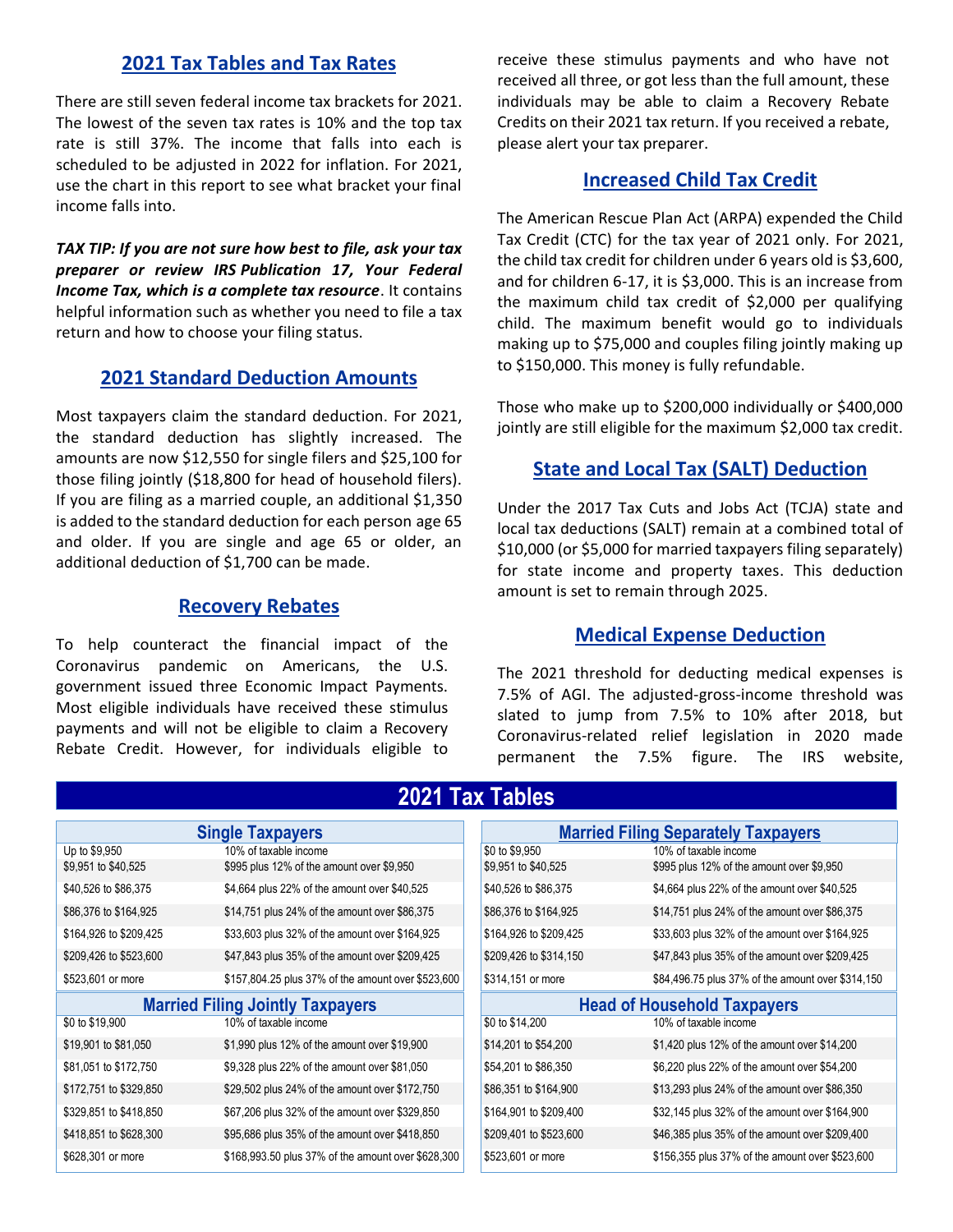www.IRS.gov, provides a [long list of expenses](https://www.irs.gov/publications/p502) that qualify as "medical expenses" so it can be a good idea to keep track of yours if you think they may qualify.

#### **Investment Income**

Long-term capital gains are taxed at more favorable rates compared to ordinary income. For qualified dividends, investors will continue to be taxed at 0, 15% or 20%.

One tax strategy is to review your investments that have unrealized long-term capital gains and sell enough of the appreciated investments in order to generate enough long-term capital gains to push you to the top of your federal income tax bracket. This strategy could be helpful if you are in the 0% capital gains bracket and do not have to pay any federal taxes on this gain. Then, if you want, you can buy back your investment the same day, increasing your cost basis in those investments. If you sell them in the future, the increased cost basis will help reduce long-term capital gains. You do not have to wait 30 days before you buy back this investment—the 30-day rule only applies to losses, not gains.

#### **Note:** *This non-taxable capital gain for federal income taxes might not apply to your state.*

**TAX TIP:** Remember that marginal tax rates on long-term capital gains and dividends can be higher than expected. The 3.8% surtax can raise the effective rate to 18.8% for single filers with income from \$200,000 to \$445,850 and 23.8% for single filers with income above \$445,850. It can raise the effective rate to 18.8% for married taxpayers filing jointly with income from \$250,000 to \$501,600 and to 23.8% for married taxpayers filing jointly with income above \$501,600.

#### **Calculating Capital Gains and Losses**

With all of the different tax rates for different types of gains and losses in your marketable securities portfolio, it is probably a good idea to familiarize yourself with some of the rules:

• Short-term capital losses must first be used to offset short-term capital gains.

- If there are net short-term losses, they can be used to offset net long-term capital gains.
- Long-term capital losses are similarly first applied against long-term capital gains, with any excess applied against short-term capital gains.
- Net long-term capital losses in any rate category are first applied against the highest tax rate long-term capital gains.
- Capital losses in excess of capital gains can be used to offset up to \$3,000 (\$1,500 if married filing separately) of ordinary income.
- Remaining unused capital losses can be carried forward and used in the same manner as described above.

**TAX TIP:** Please remember to look at your 2020 income tax return Schedule D (page 2) to see if you have any capital loss carryover for 2021. This is often overlooked, especially if you are changing tax preparers.

**Please double-check your capital gains or losses**. If you sold an asset outside of a qualified account during 2021, you most likely incurred a capital gain or loss. Sales of securities showing the transaction date and sale price are listed on the 1099 generated by the financial institution. However, your 1099 might not show the correct cost basis or realized gain or loss for each sale. You will need to know the full cost basis for each investment sold outside of your qualified accounts, which is usually what you paid for it, but this is not always the case.

#### **3.8% Medicare Investment Tax**

The year 2021 is the ninth year of the net investment income tax of 3.8%. It is also known as the Medicare surtax. If you earn more than \$200,000 as a single or head of household taxpayer, \$125,000 as married taxpayers filing separately or \$250,000 as married joint return filers, then this tax applies to either your modified adjusted gross income or net investment income (including interest, dividends, capital gains, rentals, and royalty income), whichever is lower. This 3.8% tax is in addition to capital gains or any other tax you already pay on investment income.

It is helpful to pay attention to timing, especially if your income fluctuates from year to year or is close to the

> \$200,000 or \$250,000 amount. Consider realizing capital gains in years when you are under these limits. The inclusion limits may penalize married couples, so realizing investment gains before you tie the knot may help in some circumstances. This tax makes the

| 2021 Long Term Capital Gains Tax Rates |                      |                          |                       |  |  |
|----------------------------------------|----------------------|--------------------------|-----------------------|--|--|
| <b>Tax Rate</b>                        | <b>Single Filer</b>  | <b>Head of Household</b> | <b>Married Filers</b> |  |  |
| 0%                                     | \$40,400 or less     | \$54,100 or less         | \$80,800 or less      |  |  |
| 15%                                    | \$40,401 - \$445,850 | \$54,101 - \$473,750     | \$80,801 - \$501,600  |  |  |
| 20%                                    | $$445,851 +$         | $$473.751 +$             | $$501,601+$           |  |  |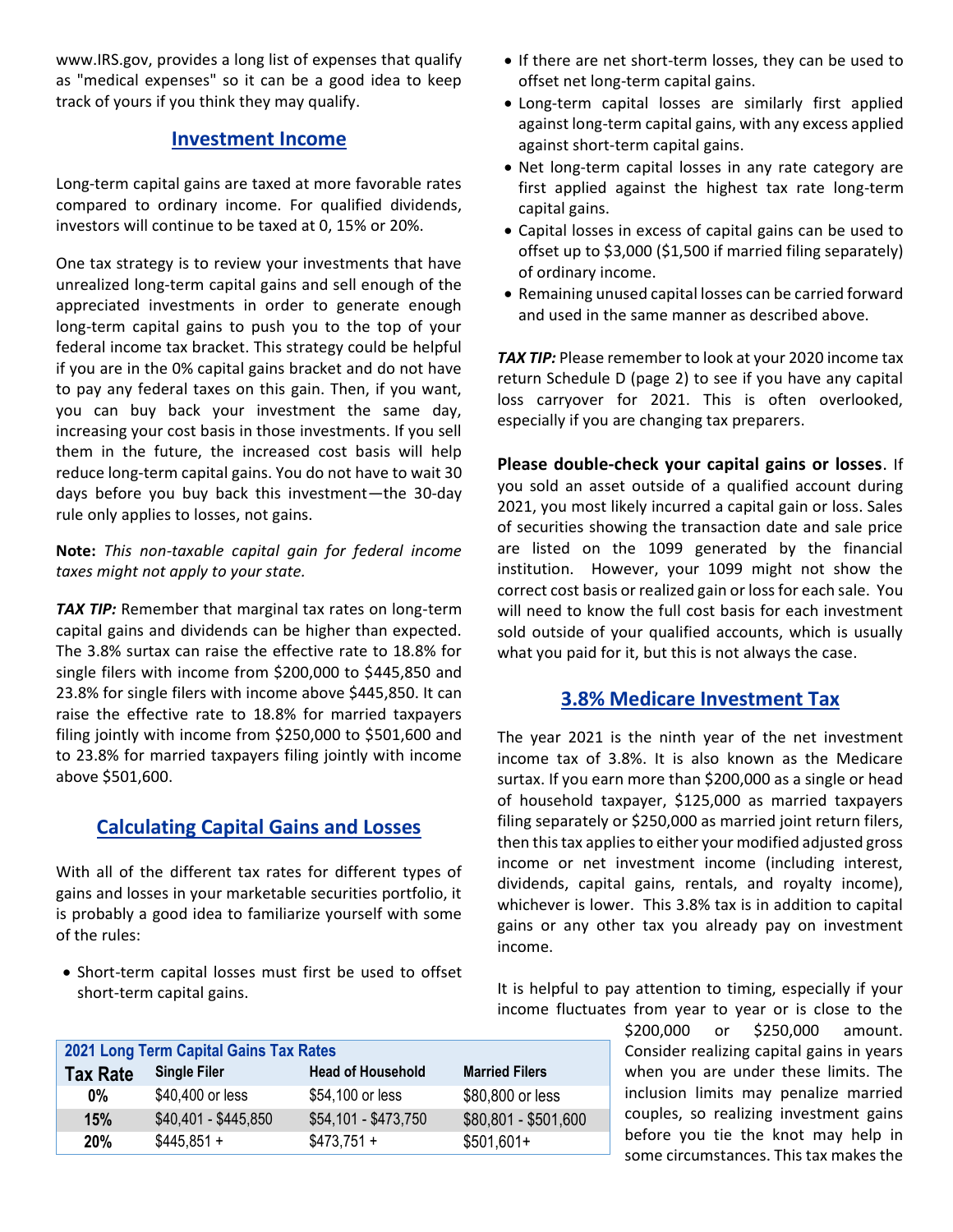use of depreciation, installment sales, and other tax deferment strategies suddenly more attractive.

#### **Medicare Health Insurance Tax on Wages**

If you earn more than \$200,000 in wages, compensation, and self-employment income (\$250,000 if filing jointly, or \$125,000 if married and filing separately), the Affordable Care Act levies a special additional 0.9% tax on your wages and other earned income. You'll pay this all year as your employer withholds the additional Medicare Tax from your paycheck. If you're self-employed, plan for this tax when you calculate your estimated taxes.

If you're employed, there's little you can do to reduce the bite of this tax. Requesting non-cash benefits in lieu of wages won't help—they're included in the taxable amount. If you're self-employed, you may want to take special care in timing income and expenses (especially depreciation) to avoid the limit.

#### **Charitable Gifts and Donations**

The Coronavirus Aid, Relief, and Economic Security **(CARES Act)** created a new charitable deduction available to taxpayers who do not itemize their deductions. This new benefit known as a universal deduction, allows for an above the line charitable deduction of up to \$300 (this increases to up to \$600 for those married filing jointly in 2021). To qualify, the charitable gift must be cash (or cash equivalent) made to a qualified charity (501(c)(3)). To qualify, this contribution should have been made on or before December 31, 2021.

For those who are itemizing, in 2021 you can take deductions up to 100% of your 2021 AGI (up from 60% under the Tax Cuts and Jobs Act) for cash contributions to qualified charities.

When preparing your list of charitable gifts, remember to review your bank account so you do not leave any out. Everyone remembers to count the monetary gifts they make to their favorite charities, but you should count [noncash donations](http://dontmesswithtaxes.typepad.com/dont_mess_with_taxes/2012/09/religious-groups-lead-the-charitable-donation-category.html) as well. Make it a priority to always get a [receipt](http://dontmesswithtaxes.typepad.com/dont_mess_with_taxes/2010/06/deductions-demand-documentation.html) for every gift. Keep your receipts. If your contribution totals more than \$250, you will also need an acknowledgement from the charity documenting

| <b>Retirement Plan</b>                                               | 2021 Limit |
|----------------------------------------------------------------------|------------|
| Elective deferrals to 401(k), 403(b), 457(b)(2), 457(c)(1) plans     | \$19,500   |
| Contributions to defined contribution plans                          | \$58,000   |
| <b>Contributions to SIMPLEs</b>                                      | \$13,500   |
| Contributions to traditional IRAs                                    | \$6,000    |
| Catch-up Contributions to 401(k), 403(b), 457(b)(2), 457(c)(1) plans | \$6,500    |
| Catch-up Contributions to SIMPLEs                                    | \$3,000    |
| Catch-up Contributions to IRAs                                       | \$1,000    |

the support you provided. Remember that you will have to itemize to claim this deduction, but when filing, the expenses incurred while doing charitable work often is not included on tax returns.

You can't deduct the value of your time spent volunteering, but if you buy supplies for a group, the cost of that material is deductible as an itemized charitable donation. You can also claim a charitable deduction for the use of your vehicle for charitable purposes, such as delivering meals to the homebound in your community or taking your child's Scout troop on an outing. For 2021, the IRS will let you deduct that travel at .14 cents per mile.

#### **Child and Dependent Care Credit**

Millions of parents claim the child and dependent care credit each year to help cover the costs of after-school daycare while working. Some parents overlook claiming the tax credit for childcare costs during the summer. This tax break can also apply to summer day camp costs. The key is that for deduction purposes, the camp can only be a day camp, not an overnight camp. In 2021, if you paid a daycare center, babysitter, summer camp, or other care provider to care for a qualifying child under age 13 or a disabled dependent of any age, depending on your income, you may qualify for a tax credit of up to 50% of qualifying expenses of \$8,000 (up from 35% of \$3,000) for one child or dependent, or up to \$16,000 (up from \$6,000) for two or more children.

#### **Contribute to Retirement Accounts**

The **SECURE Act** allowed people with earned income to make contributions to Traditional IRAs past the age of 70½ starting in 2020.

If you have not already funded your retirement account for 2021, consider doing so by April 18, 2022. That's the deadline for contributions to a traditional IRA (deductible or not) and a Roth IRA. However, if you have a Keogh or SEP and you get a filing extension to October 15, 2022, you can wait until then to put 2021 contributions into those accounts. To start tax-advantaged growth potential as quickly as possible, however, try not to delay in making contributions. If eligible, a deductible contribution will help

> you lower your tax bill for 2021 and your contributions can grow tax deferred.

> To qualify for the full annual IRA deduction in 2021, you must either: 1) not be eligible to participate in a company retirement plan, or 2) if you are eligible, there is a phase-out from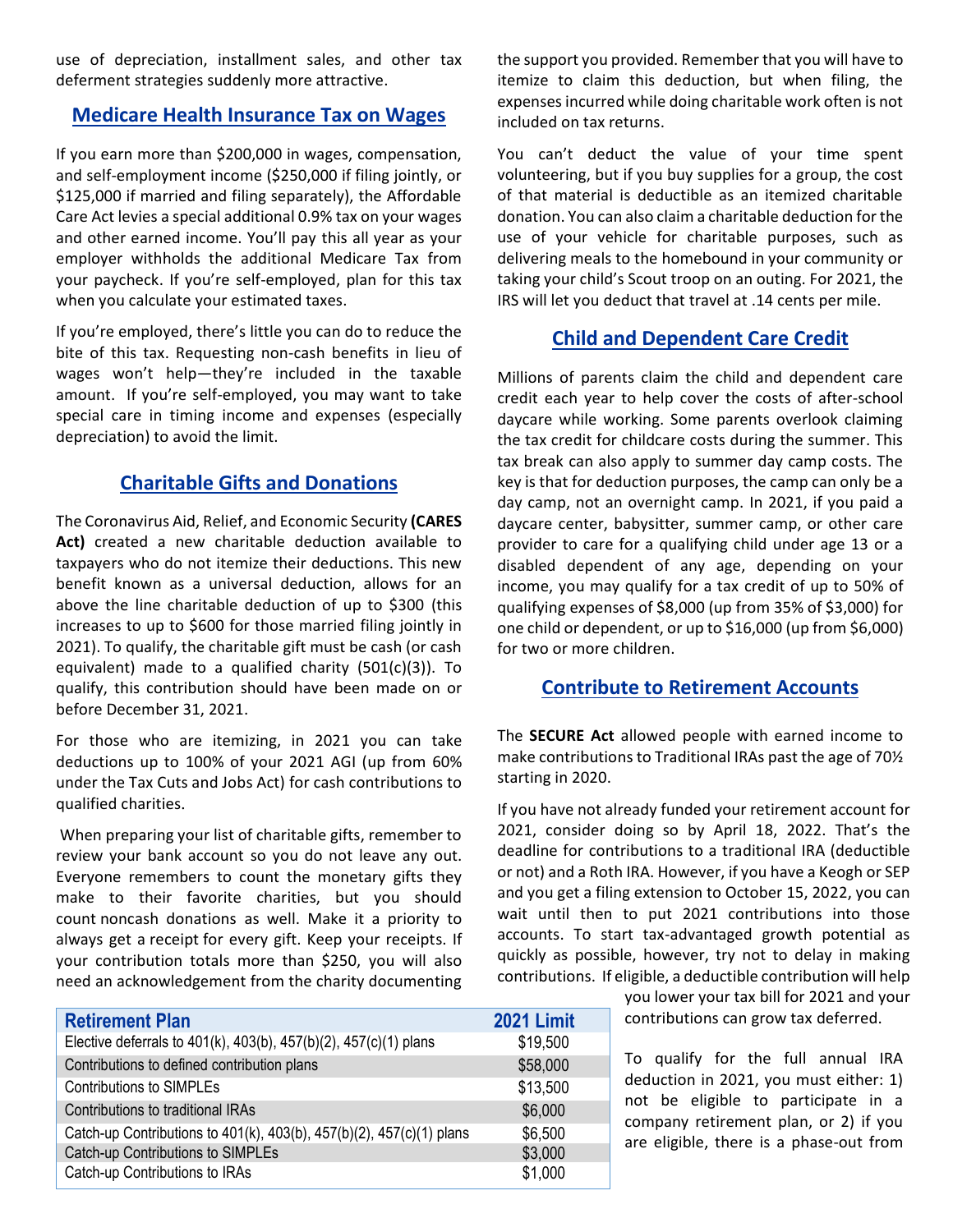\$66,000 to \$76,000 of MAGI for singles and from \$105,000 to \$125,000 for married taxpayers filing jointly. If you are not eligible for a company plan but your spouse is, your traditional IRA contribution is fully-deductible as long as your combined gross income does not exceed \$197,000. For 2021, the maximum IRA contribution you can make is \$6,000 (\$7,000 if you are age 50 or older by the end of the calendar year). For self-employed persons, the maximum annual addition to SEPs and Keoghs for 2021 is \$58,000.

Although contributing to a Roth IRA instead of a traditional IRA will not reduce your 2021 tax bill (Roth contributions are not deductible), it could be the better choice because all qualified withdrawals from a Roth can be tax-free in retirement. Withdrawals from a traditional IRA are fully taxable in retirement. To contribute the full \$6,000 (\$7,000 if you are age 50 or older by the end of 2021) to a Roth IRA, you must have MAGI of \$125,000 or less a year if you are single or \$197,000 if you are married and file a joint return. **If you have any questions on retirement contributions, please call us.**

#### **Roth IRA Conversions**

A Roth IRA conversion is when you convert part or all of your traditional IRA into a Roth IRA. This is a taxable event. The amount you converted is subject to ordinary income tax. It might also cause your income to increase, thereby subjecting you to the Medicare surtax. Roth IRAs grow tax-free and qualified withdrawals are tax-free in the future, a time when tax rates might be higher.

Whether to convert part or all of your traditional IRA to a Roth IRA depends on your particular situation. It is best to prepare a tax projection and calculate the appropriate amount to convert. Remember—you do not have to convert all of your IRA to a Roth. Roth IRA conversions are not subject to the pre-age 59½ penalty of 10%.

Many 401(k) plan participants (if their plan allows) can convert the pre-tax money in their 401(k) plan to a Roth 401(k) plan without leaving the job or reaching age 59½. There are a number of pros and cons to making this change. **Please call us to see if this makes sense for you.**

#### **Required Minimum Distributions (RMD)**

The **SECURE Act** increased the age for Required Minimum Distributions (RMD) starting January 1, 2020, to age 72. (This change only applies to account owners who turn 70½ after 2019.) Under previous law, participants were generally required to begin taking distributions from their retirement plan at age 70½.

#### **Other Overlooked Tax Items and Deductions**

**Reinvested Dividends** - This is not a tax deduction, but it is an important calculation that can save investors a bundle. Former IRS commissioner Fred Goldberg told Kiplinger magazine for their annual overlooked deduction article that missing this break costs millions of taxpayers a lot in overpaid taxes.

Many investors have mutual fund dividends that are automatically used to buy extra shares. Remember that each reinvestment increases your tax basis in that fund. That will, in turn, reduce the taxable capital gain (or increases the tax-saving loss) when you redeem shares. Please keep good records. Forgetting to include reinvested dividends in your basis results in double taxation of the dividends—once in the year when they were paid out and immediately reinvested and later when they are included in the proceeds of the sale.

**If you are not sure what your basis is, ask the fund or us for help**. Funds often report to investors the tax basis of shares redeemed during the year. Regulators currently require that for the sale of shares purchased, financial institutions must report the basis to investors and to the IRS.

**Student-Loan Interest Paid by Parents** - Generally, you can deduct interest only if you are legally required to repay the debt. But if parents pay back a child's student loans, the IRS treats the transactions as if the money were given to the child, who then paid the debt. So as long as the child is no longer claimed as a dependent, the child can deduct up to \$2,500 of student-loan interest paid by their parents each year and is subject to income limitations. *(The parents can't claim the interest deduction even though they actually foot the bill because they are not liable for the debt).*

#### **Helpful Tax Time Strategies**

 $\checkmark$  Write down expenses or keep all receipts you think are even possibly tax-deductible. Sometimes, taxpayers assume that various expenses are not deductible and therefore do not mention them to their tax preparer. Don't assume anything—give your tax preparer the chance to tell you whether something is or is not deductible.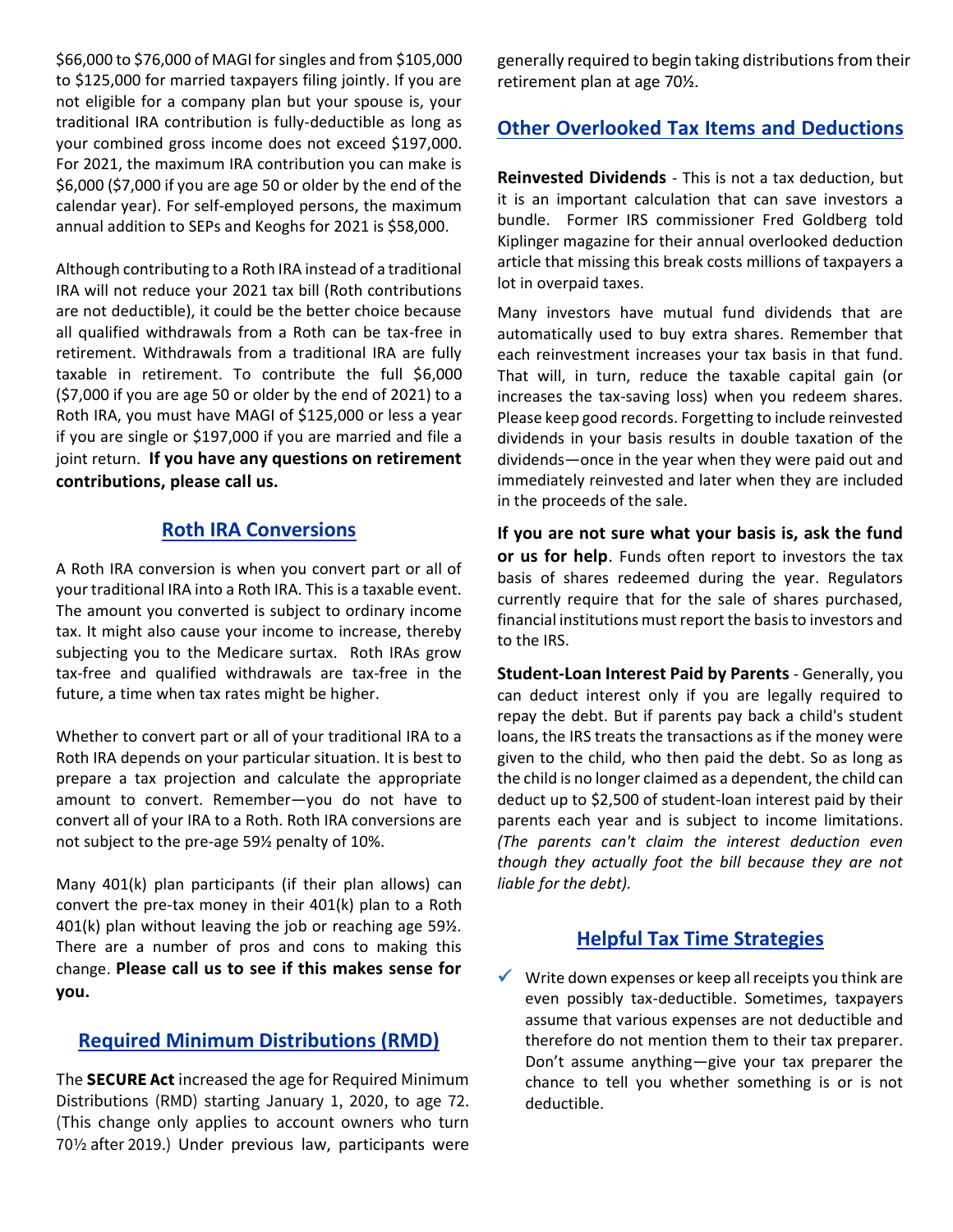- $\checkmark$  Be careful not to overpay Social Security taxes. If you received a paycheck from two or more employers and earned more than \$142,800 in 2021 you may be able to file a claim on your return for the excess Social Security tax withholding.
- $\checkmark$  Don't forget items carried over from prior years because you exceeded annual limits, such as capital losses, passive losses, charitable contributions and alternative minimum tax credits.
- $\checkmark$  Check your 2020 tax return to see if there was a refund from 2020 applied to 2021 estimated taxes.
- $\checkmark$  Calculate your estimated tax payments for 2022 very carefully. Many computer tax programs will automatically assume that your income tax liability for

the current year is the same as the prior year. This is done to avoid paying penalties for underpayment of estimated income taxes. However, in some cases this might not be a correct assumption, especially if 2021 was an unusual income tax year due to the sale of a business, unusual capital gains, the exercise of stock options, or even winning the lottery! **A qualified tax professional should be able to help you with a tax projection for 2022.**

- $\checkmark$  Remember that IRS.gov could be a valuable online resource for tax information.
- Always double check your math where possible and **remember it is always wise to consult a tax preparer before filing.**

# **Conclusion**

**Filing your 2021 taxes will continue to include the new tax rates set forth with the Tax Cuts and Jobs Act (TCJA) enacted in 2018 (currently set to expire after 2025).** An essential part of maintaining your overall financial health is attempting to keep your tax liability to a minimum.

One of our primary goals is to keep you informed of the changes that will be affecting investors like you. **We believe that taking a proactive approach is better than a reactive approach especially regarding income tax strategies!** 

**Remember** — If you ever have any questions regarding your finances, please call us first before making any decisions. We pride ourselves in our ability to help clients make informed decisions.

We're here to help you! We don't want you to worry about things that you don't need to worry about!



# **Surprising Items That are Taxable.**

Have you engaged in illegal activity and profited from it? The government wants their cut! Drug dealers, extortionist, and the like need to include this income on their tax forms. The likelihood of this tax rule being followed is slim...

Received a gift from your employer? The IRS would like you to share that gift with them! Items such as season tickets to your favorite sports team or Broadway shows are taxable.

Bartering and trading? You'd think since no money is exchanged in this transaction - nothing would be taxable. Not so, says the IRS. Depending on the value of the items being bartered, or whether the items bartered would normally generate income to the giver, the IRS expects you to report the market value of the services or items.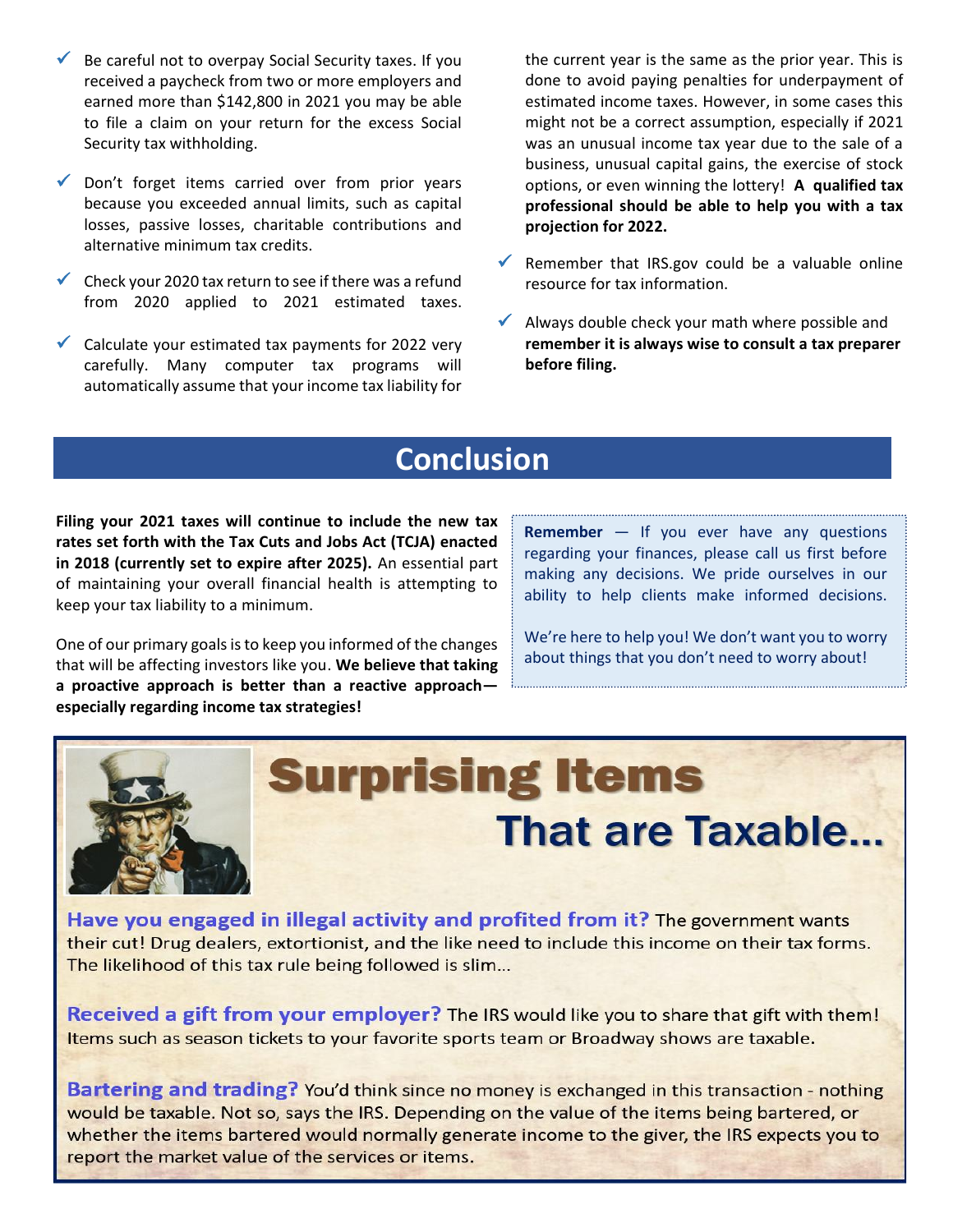# **Proactive Tax Planning for 2022**

## **PROACTIVE TAX PLANNING:**

**A "Proactive" approach to your tax planning instead of a "Reactive" approach could produce better results!**



#### **Items Taxpayers Could Consider to Proactively Tax Plan for 2022 Include:**

- **1. Prepare a 2022 tax projection -** Taxpayers already know the 2022 rates and by reviewing their 2021 situation and all 2022 expectations of income, a qualified tax professional could be able to help you with a tax projection for 2022.
- **2. New contribution limitsfor retirement savings -** For 2022, the contribution limit for employees who participate in 401(k), 403(b), most 457 plans, and the federal government's Thrift Savings Plan remains at \$20,500. The limit on annual contributions to an IRA also remains unchanged at \$6,000. The catch-up contribution limits for those 50 and over remain unchanged at \$1,000 for IRAs and \$6,500 for most other retirement plans.
- **3. Explore if a potential Roth IRA conversion is helpful for your situation -** A Roth IRA can be beneficial in your overall retirement planning. Investments in a Roth IRA have the potential to grow tax-free and they do not have required minimum distributions during the lifetime of the original owner. Also, Roth IRA assets may pass to your heirs tax-free. **Roth conversions include complex details and are not right for everyone. Also, some recent proposals have suggested changes about which IRAs could be converted to ROTH IRAs. For updates and to review if a ROTH conversion is a good idea for you, please call us.**
- **4. Take advantage of annual exclusion gifts -** For 2022, the maximum amount of gift tax exemption is \$16,000 for gifts made by an individual, and \$32,000 for gifts made by married couples. This means you can give up to that amount to a family member without having to pay a gift tax. Ideas for gifting can include, contributing to a working child (or grandchild's) IRA, or gifting to a 529 plan, which is a tax-sheltered plan for college expenses.
- **5. Consider bunching your charitable donations into a Donor Advised Fund (DAF) -** Now is the time to explore if it is helpful for your tax situation to deposit cash, appreciated securities or other assets in a Donor Advised Fund, and then distributing the money to charities over time. Up to 60% of your adjusted gross income can be deductible if given as donations to typical charities.
- **6. Talk with us about your situation.** As financial professionals, we enjoy helping clients pursue their goals. We appreciate the opportunity to be the stewards of our client's wealth.